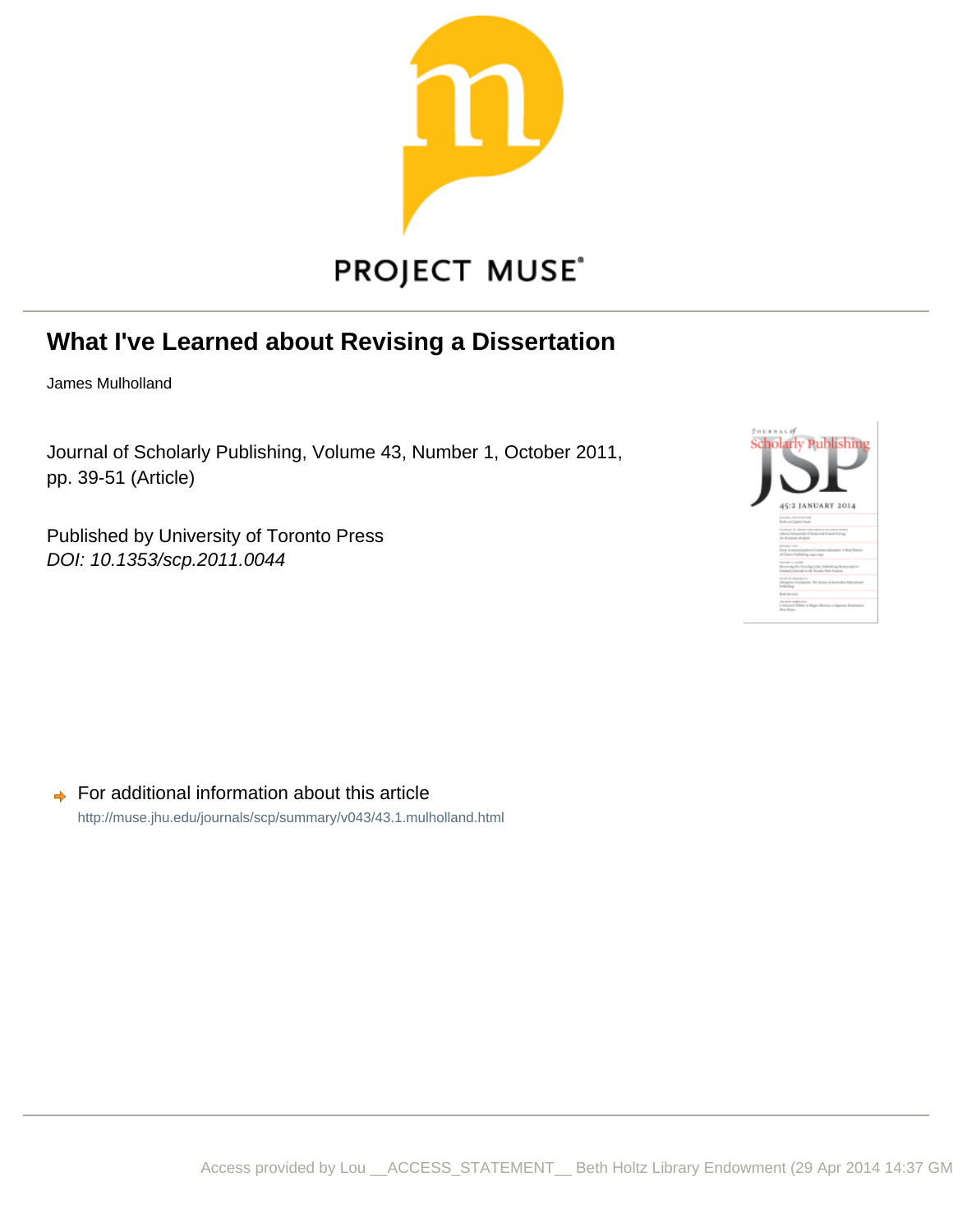# What I've Learned about Revising a Dissertation

#### james mulholland

The structural changes in higher education and scholarly publishing have raised new questions about the usefulness of the dissertation as precursor to scholarly publication. This essay reconsiders the process of turning a dissertation into a book manuscript. Recent manuals about dissertation writing like From Dissertation to Book and Revising Your Dissertation are helpful but often provide overly broad conceptualizations about how to assess a dissertation and revise it into a book. Likewise, academics tend to describe the revision process in conceptual terms by focusing on too impressionistic ways of distinguishing the difference between a dissertation and a book. In addition, they spend surprisingly little time discussing the methods and techniques of writing and revision that authors actually use. Drawing from my own recent experience as an example, I offer practical advice as well as theoretical reflections on the research and writing process by which dissertations can become book manuscripts.

Keywords: academic writing and revision, authorship, scholarly publishing and publishers

In 2009 I was asked to give a one-hour question-and-answer session about how I had revised my dissertation to the students in an Emory University graduate course called 'Scholarly Publishing Today.' The course was taught by Amy Benson Brown, who heads Emory's Author Development Program, which is meant to provide guidance for academics about the revision and publishing process. She invited me to speak to her class because I was an English professor from a small liberal-arts college who had spent the year at Emory's Fox Center for Humanistic Inquiry revising my manuscript for publication. This manuscript was based on a dissertation I had completed in 2005. She felt I was in an ideal position to speak with students who were at an earlier phase in their career about how to turn a dissertation into a book.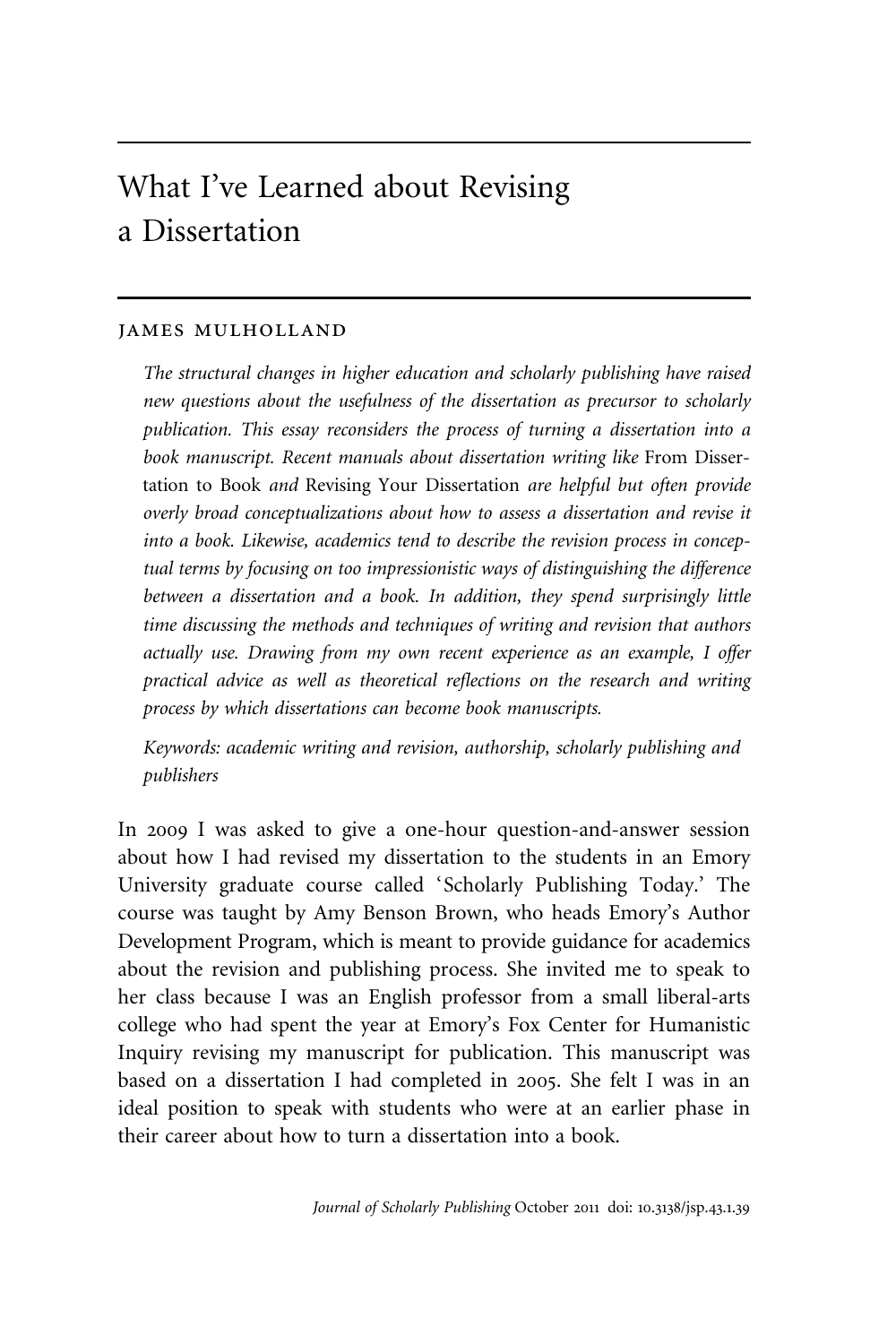Throughout my presentation, I linked conceptual concerns to my specific writing habits and techniques because I believe that academics need to converse more openly about exactly how we write and revise. Academics are supremely talented at discussing the conceptual aims of writing a book while spending relatively little time discussing the practical methods by which we might achieve those conceptual goals. It is important to talk about how to structure arguments, how audiences might respond, which previous scholarship can best advance debates, and what serious questions are at stake in critical writing. But I have found that academics (except for creative writers) spend little time talking about the actual process by which words are made into sentences and sentences are organized into arguments. We seem to skip these details, perhaps perceiving them as shamefully personal or unworthy of debate. I'm always surprised when I realize I know more about my students' writing processes than some of my closest friends'.

This doesn't mean that academics and publishers don't discuss writing or, more specifically, revising dissertations. There are many well-known books that address these concerns. (The ones I know best are William Germano's From Dissertation to Book and Beth Luey's edited collection, Revising Your Dissertation.) Most of these books, however, seem to emphasize conceptual questions in their effort to be widely applicable. They suggest that revising a dissertation requires identifying what's important about one's research and broadening the audience so that a manuscript is more attractive to publishers. These revisions, Germano explains, necessitate 'expanding the population of readers so that it becomes broad enough for a publisher to take your manuscript and turn it into a book.'<sup>1</sup> To accomplish this, he advises that scholars find 'within the thesis [of their dissertation] ... what can be of value to a broader readership.'<sup>2</sup> Scott Norton, an editor at University of California Press, likewise suggests that prospective authors should rewrite so that their dissertation can 'make a larger statement with more examples and a thesis that will cover more ground.'<sup>3</sup>

This is solid and instructive advice. Both of these editors helpfully lay out how to conceive of the revision process, and they provide invaluable examples from their experience with publishing houses. But my reaction to this kind of advice was that of an academic, not an editor; I always wondered, 'How?' I knew I was supposed to write a well-researched manuscript that addressed significant scholarly questions clearly and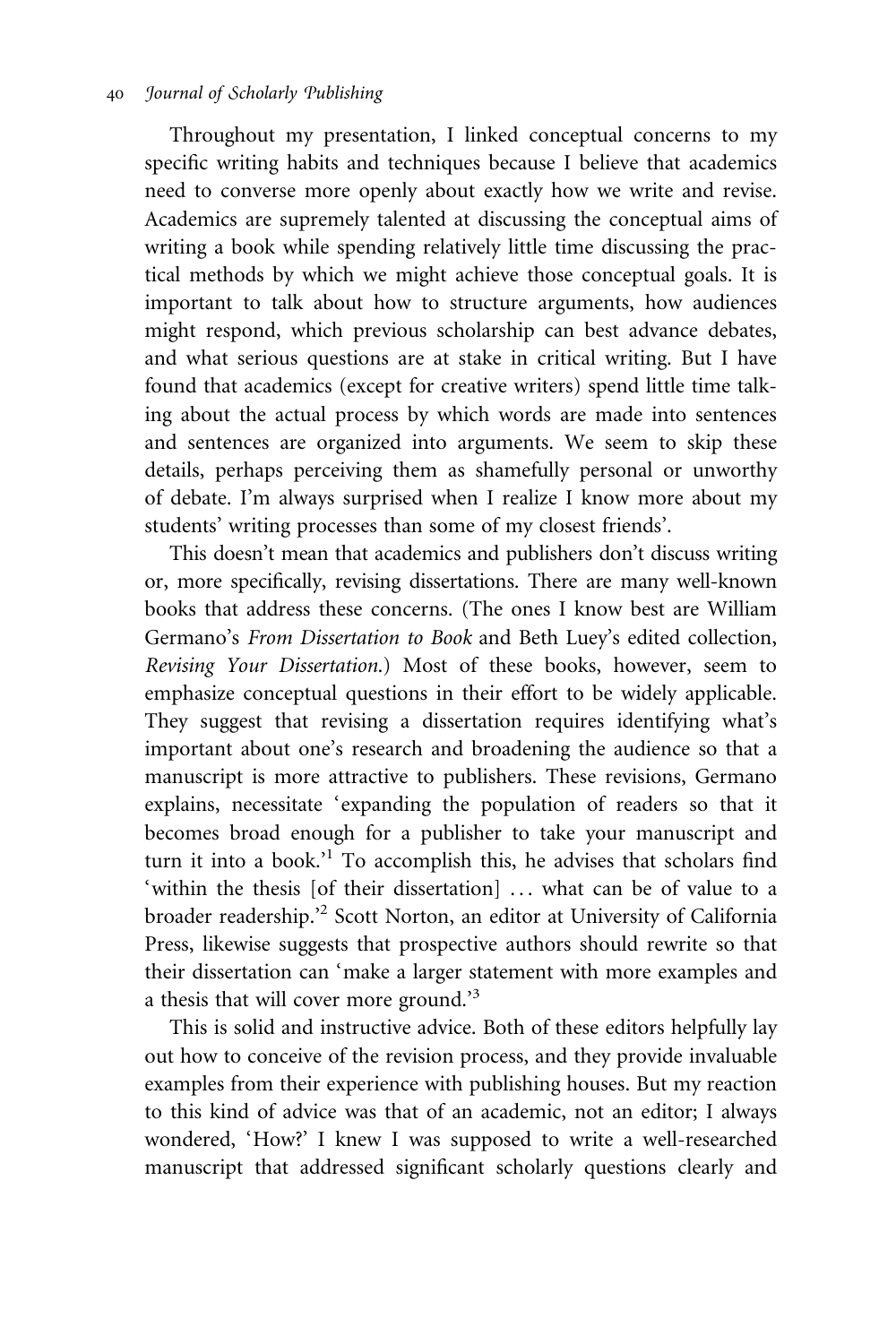precisely while attracting as large an audience as possible. But how do I do that? What choices should I make to achieve these goals? And what happens when these demands seem to be in conflict—for example, when the need for argumentative rigour limits or even forecloses my attempts to broaden the scope and appeal of my writing?

Answers to these questions are difficult to produce, of course, because they can depend entirely on the field. While there may be a 'recipe' for a dissertation, Germano notes, there is no 'formula' for writing an academic book.<sup>4</sup> Therefore, in this article, I want to offer my own experience revising my dissertation as an example of practical solutions to these conceptual questions. My testimony is not meant to be prescriptive or to suggest that I have discovered a secret no one else knows. I offer my story because opinions about how to write a book are contradictory. I never found unanimous agreement about what is the best strategy to revise a dissertation. My reaction to the differing advice was to aggregate as many opinions as I could from as many sources as possible. Only then did I determine how I wanted to proceed with my revisions. Therefore, I hope my description will be yet another example that future authors might consider as they formulate their own plans. As my Fox Center colleague, the historian Ranaan Rein, regularly reminded me, 'There are many ways to write a book.' Here's how I did it.

#### getting away / finding new routines

My first piece of advice was a pitch for attending a humanities centre, acquiring a fellowship, or in some other way securing time and space away from familiar routines. For me, this time and space was crucial because revising a dissertation requires determination and consistency. To produce this consistency, I needed to escape from institutional obligations and had to remove myself from my well-known terrain. I am a diligent and self-motivated writer, so at first I worried that moving away from home for a year would disrupt my momentum. In fact, the opposite happened. Being away from familiar routines focused me on my work— I knew few people in my new city (Atlanta) and had few social obligations. This made it easier to spend hours in my office writing, and the newness of the place seemed to put my project in perspective. There are obviously many different ways to achieve new perspectives, and a residential fellowship is only one of them. But any change in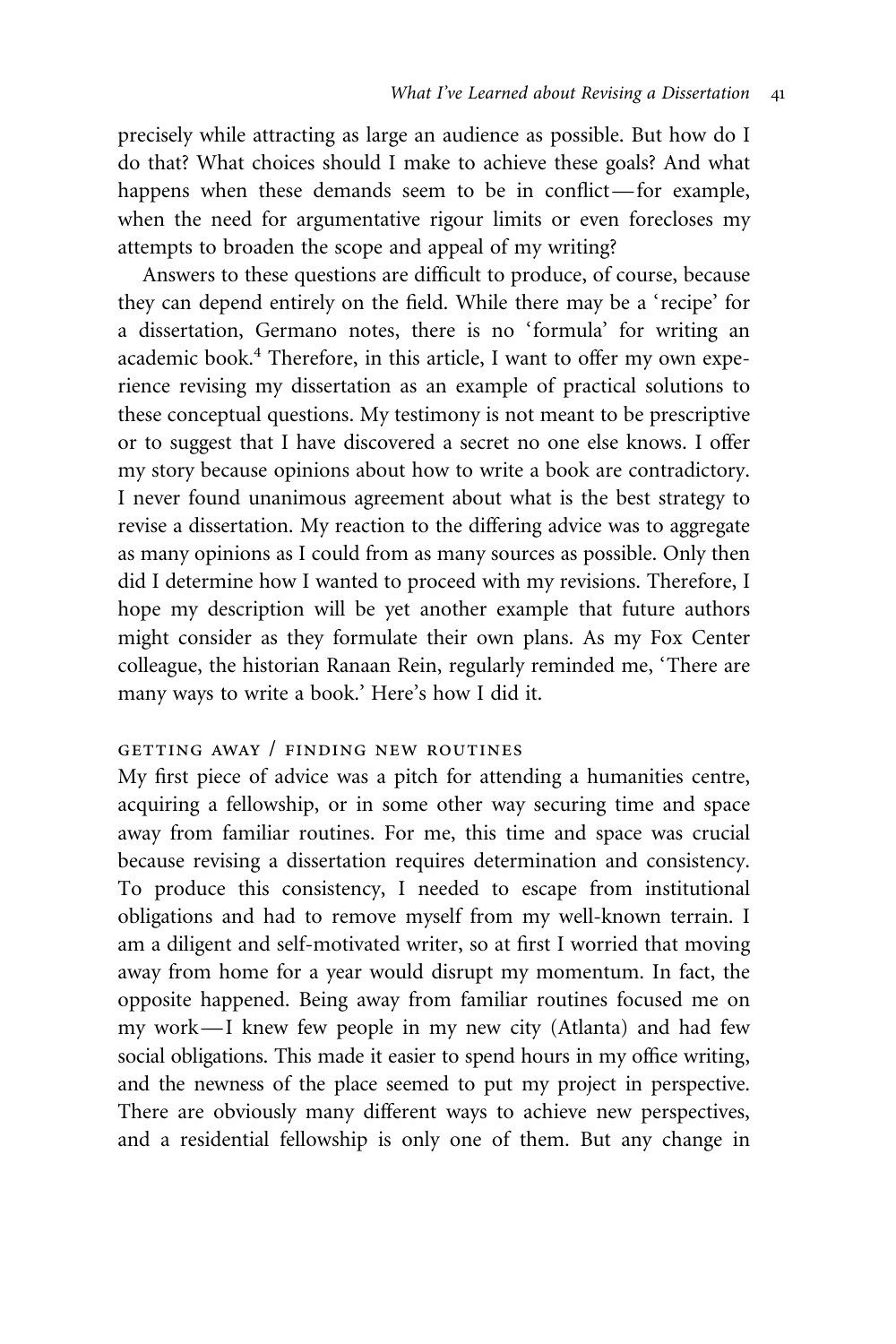#### 42 Journal of Scholarly Publishing

surroundings—whether it's moving away or altering daily habits helps the writer reconsider a project, jumpstart revisions, or conclude those final chapters. My revisions were completed only by the persistent application of effort. For me, writing a book necessitated perseverance and dedication as much as inspiration and intellect.

# don't write lonely

If there is one thing that I would say was essential to revising my dissertation, it was having multiple readers whom I could trust. Don't write lonely— this was one of the most important lessons I had to learn in graduate school. When, as an undergraduate, I was counselled about graduate training, I was told that the labour of an academic is solitary. This needn't be the case. In fact, the best academic work is highly social. As a graduate student, I was a member of a dissertation-writing group with three other friends (a group that continues to this day). I vetted my scholarship with a faculty writing group at my home institution, Wheaton College. And while at the Fox Center, I worked on my book in tandem with another external fellow, Benjamin Kahan, a queer theorist teaching at Louisiana State University. We shared ideas, exchanged work, rethought individual sentences together. These new readers reframed already-settled ideas and encouraged me to maintain my momentum. The combination of being away from familiar surroundings, focusing exclusively on my writing, and adding new readers meant that my year at Emory was the most productive of my life; therefore, I encouraged everyone to seek out new readers as often as possible.

Still, these readers must be people who can be trusted with weighty decisions. I found toward the end of my project that crucial theoretical, conceptual, and structural decisions— ones that I had been putting off— needed to be made. I had difficulty seeing how these choices (Should I cut the first chapter? Should I divide the book into two parts? Should my introduction be historical?) made a difference for my overall argument. Talking through the possibilities with trusted readers clarified the options. There were many times when I was indecisive about my project. At those moments, the judgement of my friends about my project was invariably more lucid than my own.

It was also important for some of these trusted readers to come from outside of my own field. I had numerous readers who were trained primarily in twentieth-century literature, film, contemporary theory,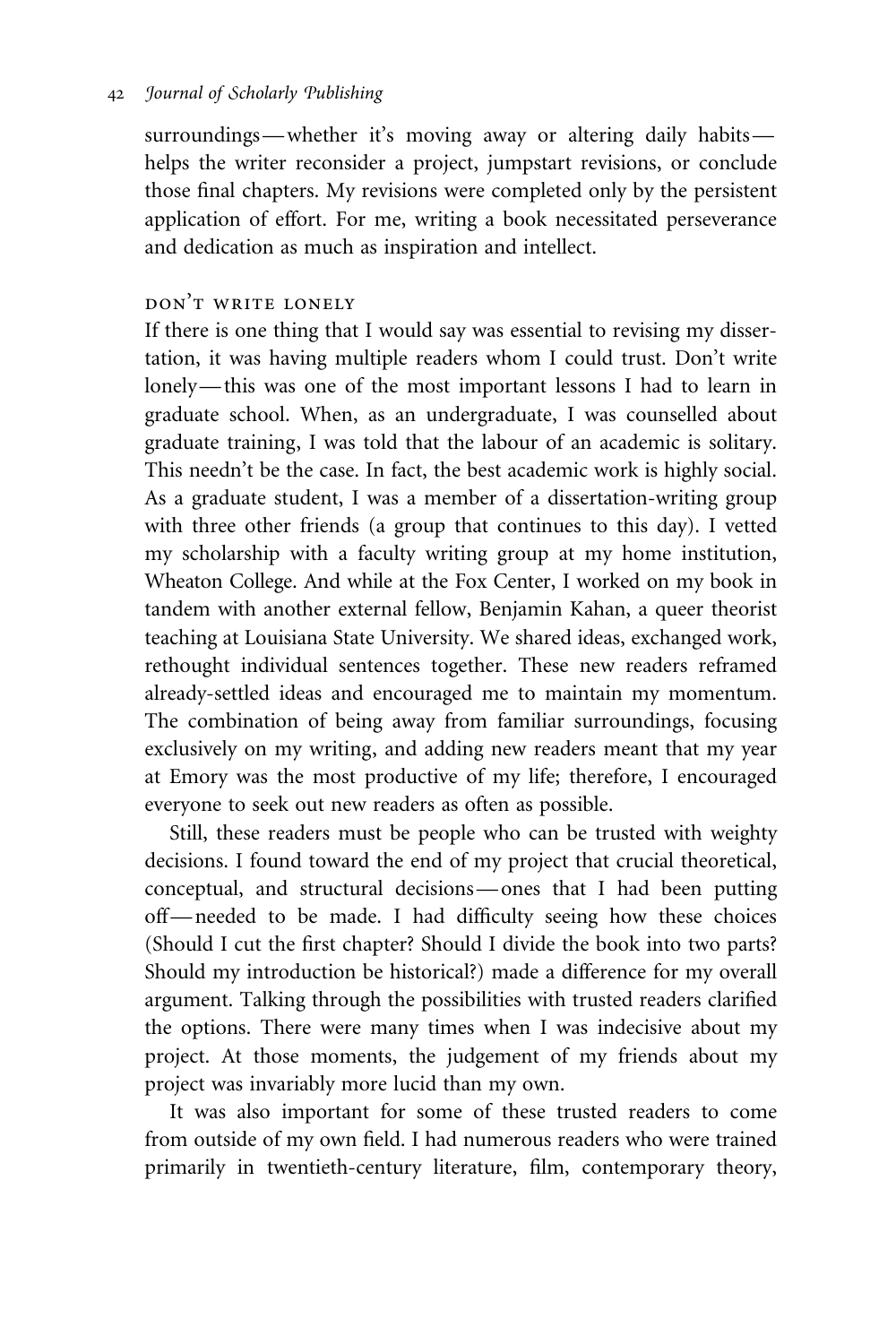psychology, Hispanic studies, and art history, even though my manuscript dealt with eighteenth-century British literature. At first I felt this was to my detriment. But soon I found that though responses from readers within my field were important, readers outside of my field had distinct advantages. First, they required me to explain clearly the historical references and scholarly stakes of my writing; it was never self-evident to them why certain ideas mattered the way I assumed they did. Second, I was able to adapt the methods and scholarship of these other readers to my own questions. This was a helpful way for me to dislodge myself from the settled orthodoxies of my field and expand the scope and imagination of my arguments. In my discussions with editors, it has regularly been impressed upon me that academic presses (maybe all presses) look for books that exhibit new attitudes and propose new ideas. Readers from other fields offered an immediate way for me to shape these new ideas by adapting the most interesting concepts and methods from fields other than my own.

# controlled evolution: three elements to consider when rewriting a dissertation

The process of composing a book, from its pre-dissertation phase to its final manuscript, was a 'controlled evolution.' I recognized that throughout my revisions my project had to mature continually, but I also realized that I needed to control how this maturation happened. I found that there were three elements that I needed to consider to manage this evolution. The first was having a sense of a time line; the second was understanding the scope of the manuscript's archive of primary and secondary sources; the third was being able to offer generalizations about the topic that were portable to other scholars' writing and usable within the wider field. These three elements could be thought of as broadly sequential steps in the revision of a dissertation.

#### Establishing Time lines

It was crucial to know when I wanted tasks to be accomplished and to adhere to this schedule. My time line had parallel tracks: I created a highly speculative master time line (that charted my progress over the course of years) before creating more detailed individual time lines for specific chapters. All of these deadlines—whether measured in weeks or years—were important markers because they constrained the amount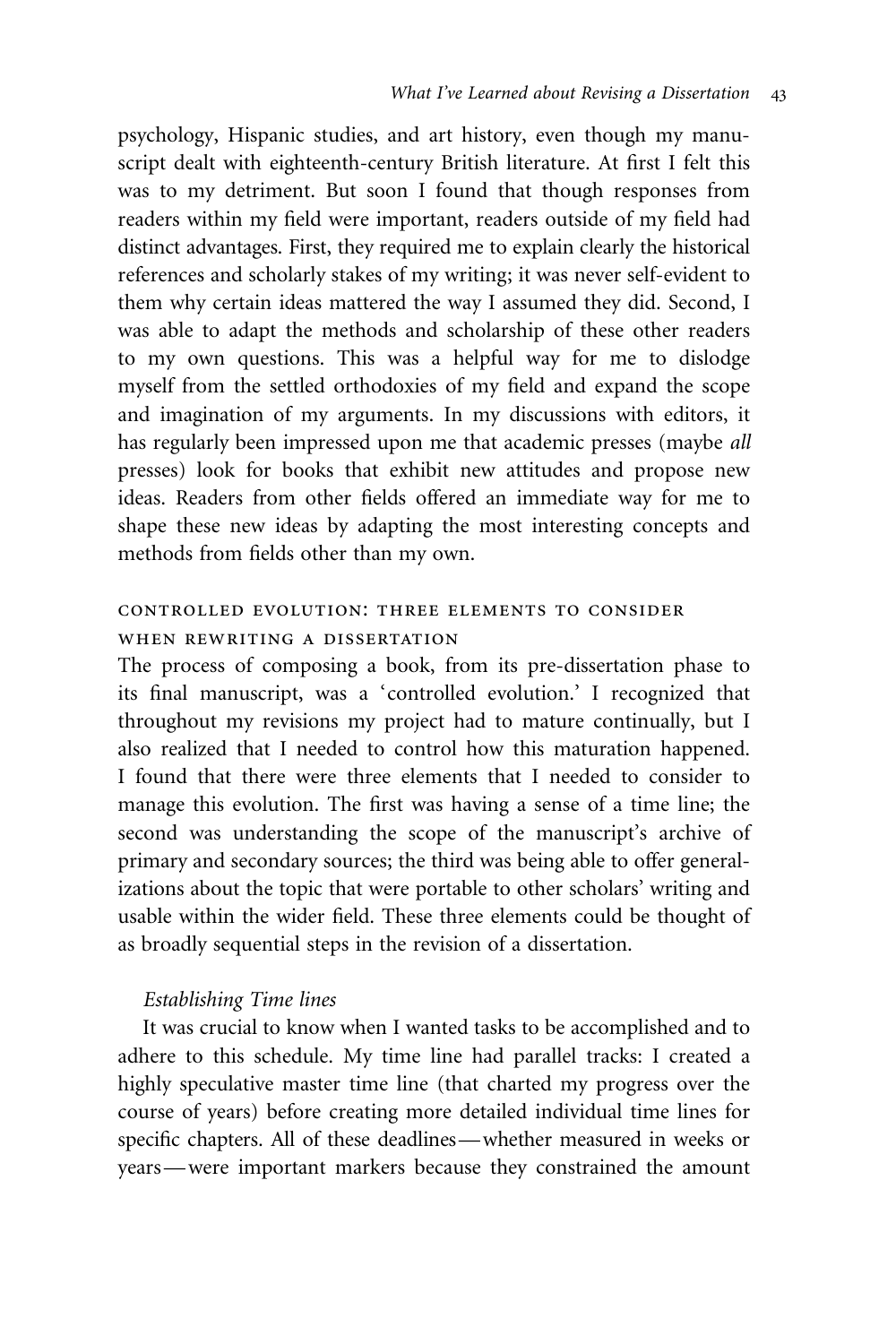of revision and forced me to make choices about the project without too much second-guessing. During revision it was easy to hesitate, doubleback, and get lost in the sense that more research or another draft would always improve my writing. Time lines yanked me away from this impulse.

Another advantage of establishing time lines was that they offered a barometer for understanding when the goals of my revisions had been met. As I began to revise my dissertation in earnest, I wondered how I would know when my revisions were complete. My friends and colleagues advised that I would know when my manuscript 'sounded right' or when it 'looked like a book.' Although they were frustratingly vague, I think these sentiments represent the often impressionistic standard that we use during the revision process. Perhaps this is unavoidable; each project is unique and thus has its own standard of coherence and completion. Yet my manuscript, like many others, ultimately is going to be judged not by my standards but by those of other scholars. As I revised, I tried to remain attentive to those characteristics of my writing and thinking that indicated my manuscript was ready for a wider public.

The most significant characteristic I noticed involved the law of diminishing returns. Some scholars suggest that revision always makes writing better. I disagree. There is a point when revision makes writing worse or, more likely, when revision makes writing neither better nor worse but simply different. I stopped revising when I was picking among two equally interesting and viable directions, neither of which was changing appreciably the theoretical importance of my argument. In other words, I stopped making changes when those changes seemed to be for their own sake rather than a means of making the argument better. In the later stages of my revisions, I was rewriting perfectly good sentences because they felt old and stale. Of course, they seemed that way to me because I'd been living with them for years. They didn't seem old and stale to other readers. This was the moment when I realized I was revising out of an emotional need rather than an intellectual one. I was rewriting because it was my habit, because revision is what authors do. Likewise, when the manuscript's argument seemed relatively stable despite the changes I was making, I knew that I was almost done with my manuscript and needed to seek the judgment of a wider audience that I didn't already know.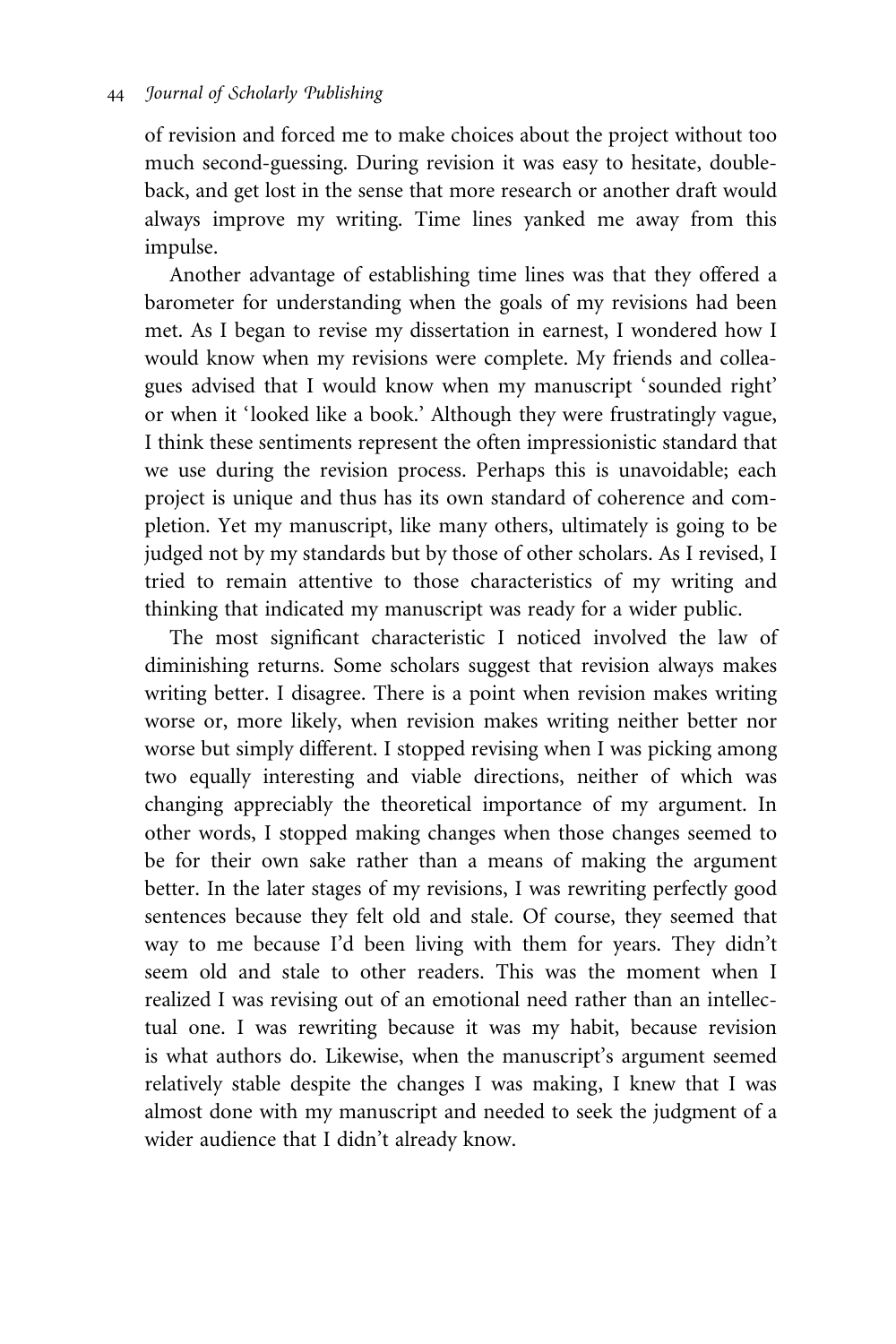There was a corollary to this notion that my revisions were complete when they produced little in return: A stable and consistent argument also meant that small changes led to vast improvements in clarity. As I got closer to completing my manuscript, I found that I could accomplish a lot by accenting a word, repeating an earlier phrase, or adding a single sentence. Toward the end of my project, most of my revisions did not require large amounts of research or rewriting but rather a renewed attention to tightening the connections between the ideas already in my work. Increasingly, the answers to my questions about how to revise were inside my manuscript rather than outside of it, and sticking to a time line forced me to recognize this important shift.

#### Understanding the Scope of Scholarly Evidence

The second element of this controlled revision concerned the scholarly material itself. Once my time line was established, I had to consider what I wanted the book to encompass that wasn't already included in the dissertation. I also needed to decide what materials needed to be removed. Determining the scope and type of material included in my manuscript was an ongoing process. It was worrisome and anxious but also a key part of distinguishing my manuscript from my dissertation.

Everyone seems to agree that a successful academic book must expand the archive of its dissertation. I considered this extensively as I began my revisions.<sup>5</sup> My dissertation contained five chapters largely organized around single authors each of whom represented an aspect of a single literary theme spread across a century-long historical period. This was a fairly standard structure for a literature dissertation, and even at the time of its writing, I knew that I would need to alter it if I wanted to publish a book. My solution was to enrich the contents of my archive, which meant including more contextualizing details, inserting new authors, and widening the scope of the topics under investigation. I consciously searched for more imaginative details and interesting anecdotes in my materials. I sought out ways to include illustrations to break up what I perceived to be the monotony of text. Structurally, I reorganized my single-author-focused dissertation chapters into book chapters that were driven by multiple authors.

Expanding my archive and achieving this richness occupied the first two years of my revisions. Ultimately, I kept only two of my dissertation's five chapters. These two chapters were my strongest because they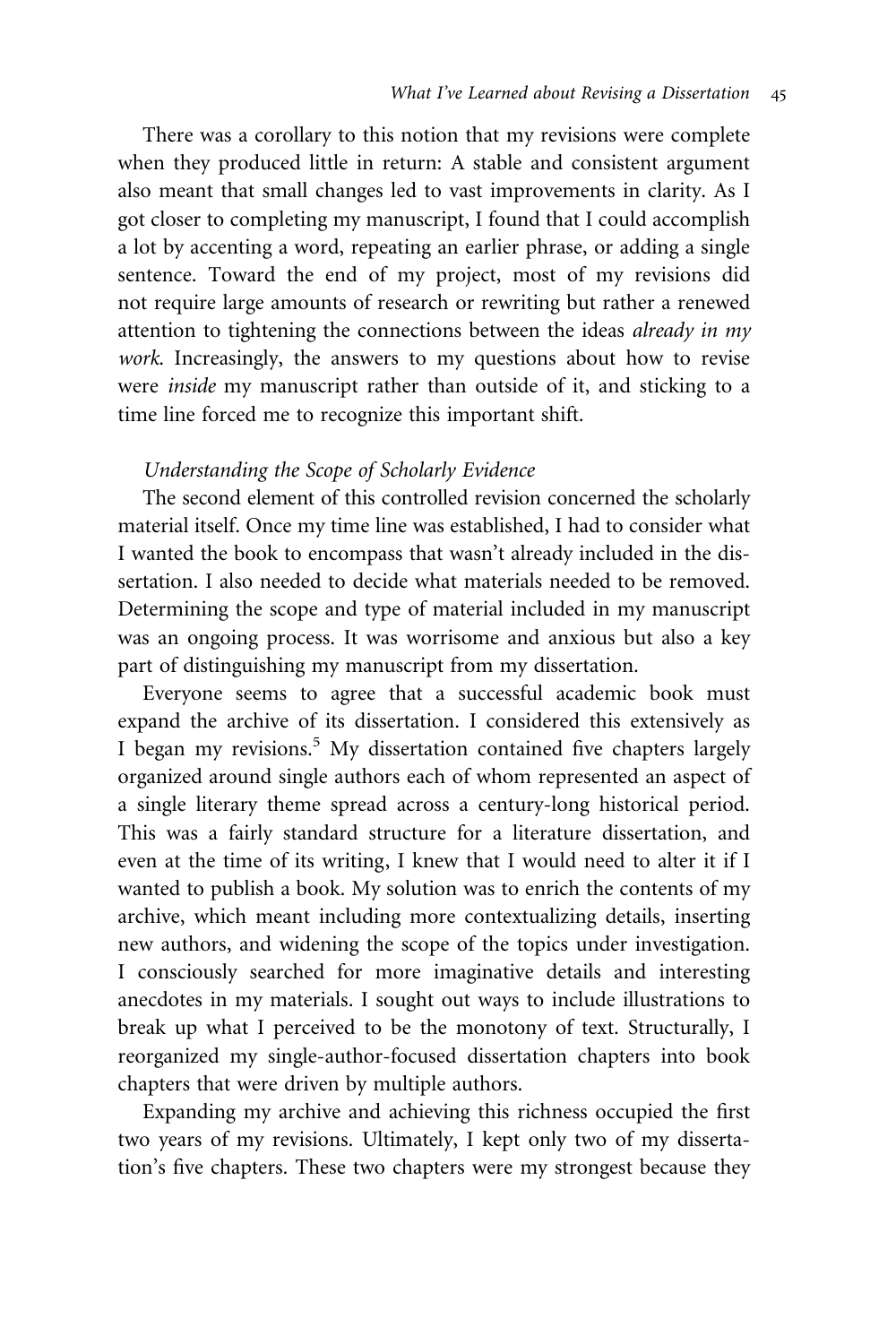#### 46 Journal of Scholarly Publishing

isolated most effectively the topic I wanted to understand. These also contained the most interesting evidence and the most provocative readings. In the course of revising, I had to build an entirely new framework and archive around these two chapters. I travelled to collections in Britain, searched through primary-source databases, and moved away from literary criticism in favour of a historicized cultural theory. I discovered authors new to me and integrated them into the project, surrounding them with cultural details I had not known as a graduate student.

This period of expanding the archive was followed by two years of contraction during which I cut much of the archival material that I had recently collected. Even though some of the research I had undertaken after finishing my dissertation never made it into my manuscript, I still think of this research as useful. I see there is a greater variety of authors and texts in my book manuscript than my dissertation. I distinctly remember as a graduate student wondering how the authors of those scholarly books that I admired had achieved their enormous range of cultural reference. Their footnotes and endnotes were intimidating. Now I realize that these books weren't created by researchers who were necessarily more skilled than me, but by authors who had devoted time to this process of growing and fitting the archive to the book's argument.

#### Generalizing and Portability

This process of expanding and then trimming was an essential part of revising my dissertation because it allowed me to make more confident assertions about my topic. The expertise that made my manuscript look intellectually richer and 'sound' more confident than my dissertation came from an ability to convey general conclusions about my topic. In my admittedly limited experience, academic publishing is driven by this desire for newness— of topic, of method, of materials. The need for a clear articulation of profound scholarly stakes seems to be more crucial than ever for an author to have success with publishers, constrained as they are by large numbers of submissions, shrinking budgets, and falling sales. In this publishing climate, settled knowledge need not be rehearsed again. Broad, aggressive articulations of the project's significance are the most important portions of a manuscript. If in doubt, be bold.

When I began my revisions, I was not bold. As a graduate student I, like many others, trained myself to be precise and focused. I hesitated, especially with others' scholarship, afraid to overstate my interpretations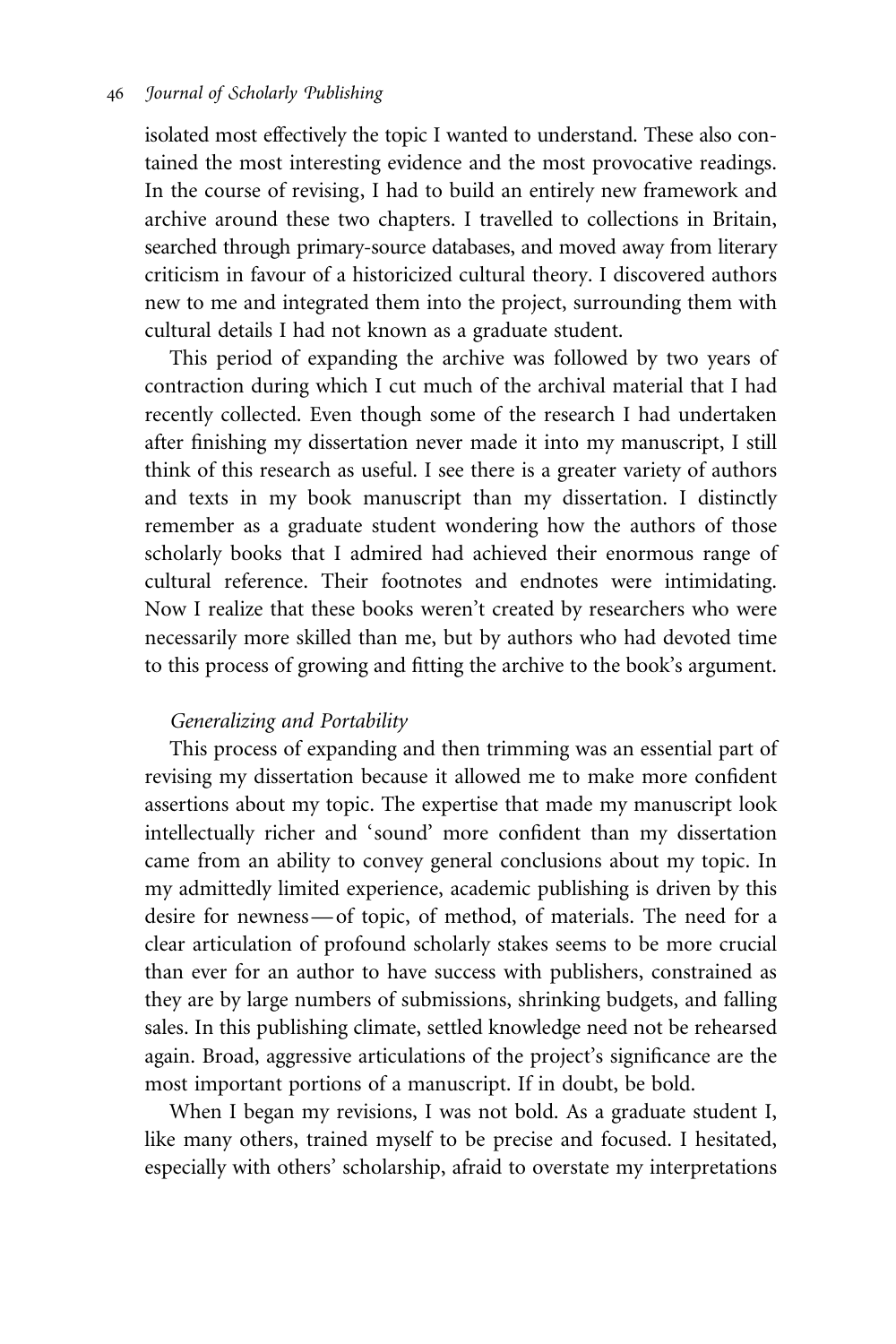of their work. My tendency was to minimize rather than maximize the significance of my arguments in a misguided effort to focus narrowly on indisputable claims. Always careful, I intentionally shortened the horizon of my dissertation. These skills were crucial to learn, but they interrupted my ability to intervene broadly within my field.

It was extremely difficult and time-consuming for me to overcome this hesitancy and realize that great scholarship ignites controversy and debate as much as it consolidates unanimity of opinion. But the effect of this slow conceptual reorientation was an increased attention to generalization in order to establish how my manuscript answered questions and began debates that other readers cared about. I achieved this by writing a select number of sentences that were portable. As I revised my book, I was more keenly aware than ever about how others might use my writing to advance their own ideas. And as I wrote, I sought to create sentences that were succinct and easily citable by other authors. It took years for me to develop this skill. But it came from adjusting my relationship to other scholars. When I noticed that most of the sentences from other scholars that had survived my revision process were those broad, expansive formulations of their overall argument, I began to develop my own versions of these types of sentences. I returned to conference abstracts, grant proposals, and job materials, looking for concise descriptions of my project's goals. I revised these sentences by attempting to anticipate how they might aid future scholars. I tried to imagine what I would cite if I was quoting from my book.

This ability to generalize and to craft portable sentences was what distinguished my book manuscript from my dissertation. My dissertation, by design, required me to demonstrate my mastery of a specific discipline and a field. My book, however, needed to advance the field, pushing those boundaries that my dissertation had sketched out. I found scholarly monographs that I wanted to emulate, using their structures as a model and imitating their patterns. Even though I had read such material with great attention before, I had never been so keenly aware of the mechanics— the joints, fissures, and beams— by which a book was put together. And when I didn't know how to proceed in my revisions, I stole. Uncertain of what distinguished a book from a dissertation, I lifted the frameworks from other scholarly books I admired as a starting point for my own revisions. I meditated on these books' tables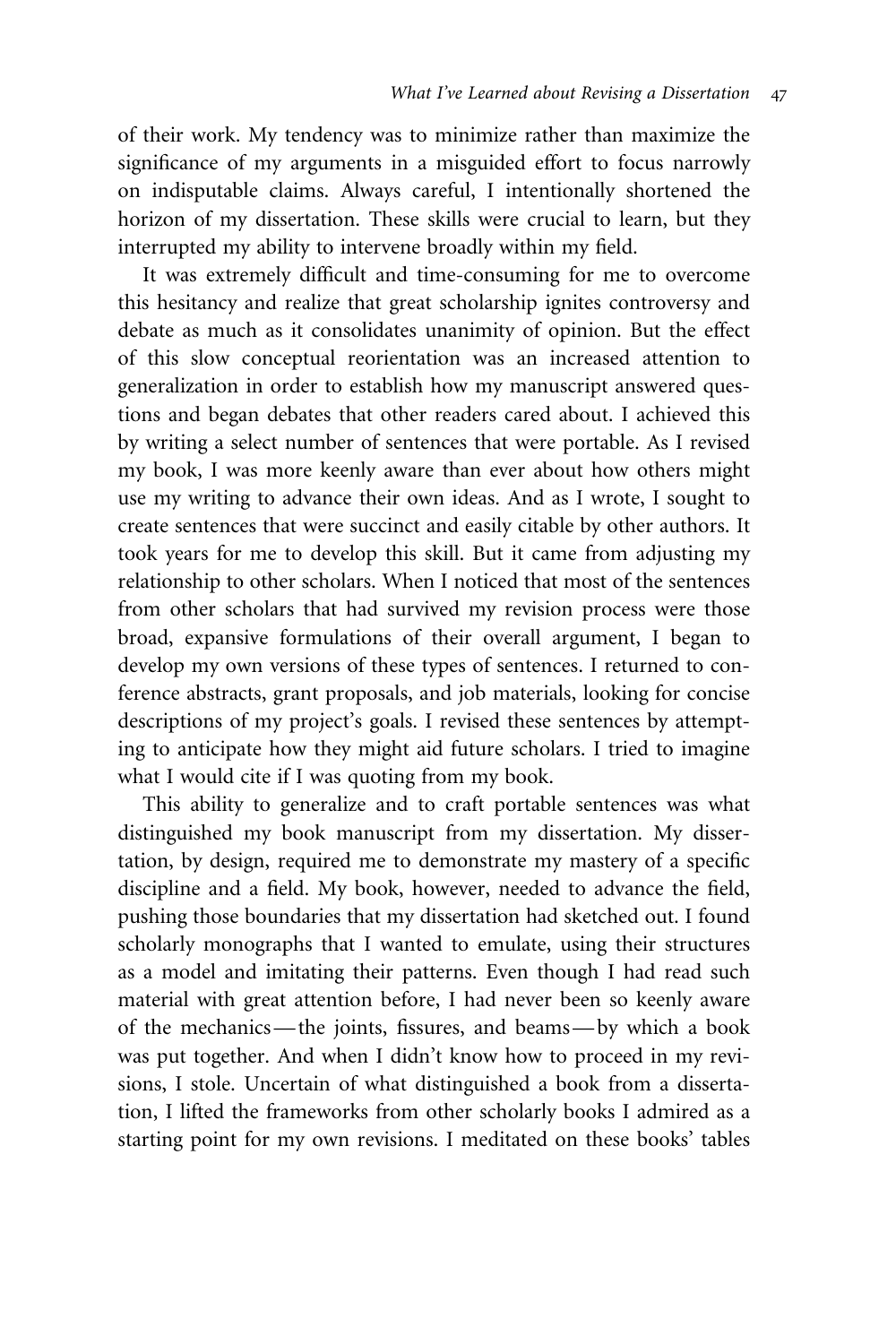#### 48 Journal of Scholarly Publishing

of contents, which were a superb guide to chapter length and organization. I examined the type of materials included and how other authors transitioned between individual sections. I personalized these transplanted frameworks, bending them to my own archive and arguments. By the time the revisions were completed, my framework bore only a slight resemblance to these earlier models, but they were essential to getting underway.

Another strategy to distinguish my manuscript from my dissertation involved simply cutting out the majority of the criticism that I had included in my dissertation and replacing it with my own generalizations. However, I soon found that this blunt procedure was ineffective. The number of sentences devoted to other scholars was a useful but ultimately too-crude indicator of how I related to the important claims in my field. Instead, I needed to absorb and subordinate other scholars rather than cut them out. In practical terms, I forced myself whenever possible to condense a paragraph of scholarly descriptions into one or two sentences. I became more comfortable with relating scholars' ideas to my arguments rather than just worrying about whether I had faithfully represented them. By spending less space on explaining their positions, I devoted more time to making them serve my claims. And by constraining the amount of space I could devote to individual scholars, I became ferociously selective about what was truly needed for me to make my arguments. In some ways, this was absorptive, arrogant, and fundamentally solipsistic. I had to learn how to write as if my own research were both at the leading edge and the centre of the discipline all at once.

### the mechanics of writing and revising

Revising my dissertation was fundamentally an organizational problem: I had to decide how to manage and make accessible a huge amount of expert information. In the process of writing my manuscript, I modified every aspect of my research, from reading, to note-taking, to the actual exposition. I began my dissertation by taking notes on three-by-five-inch index cards. Each card had a quotation or a single relevant piece of information that I had encountered in the course of my reading. I learned this system from my dissertation director, who used it as well. Like him, I collected these note cards in shoeboxes; one box was devoted to each chapter. I composed my first dissertation chapter by organizing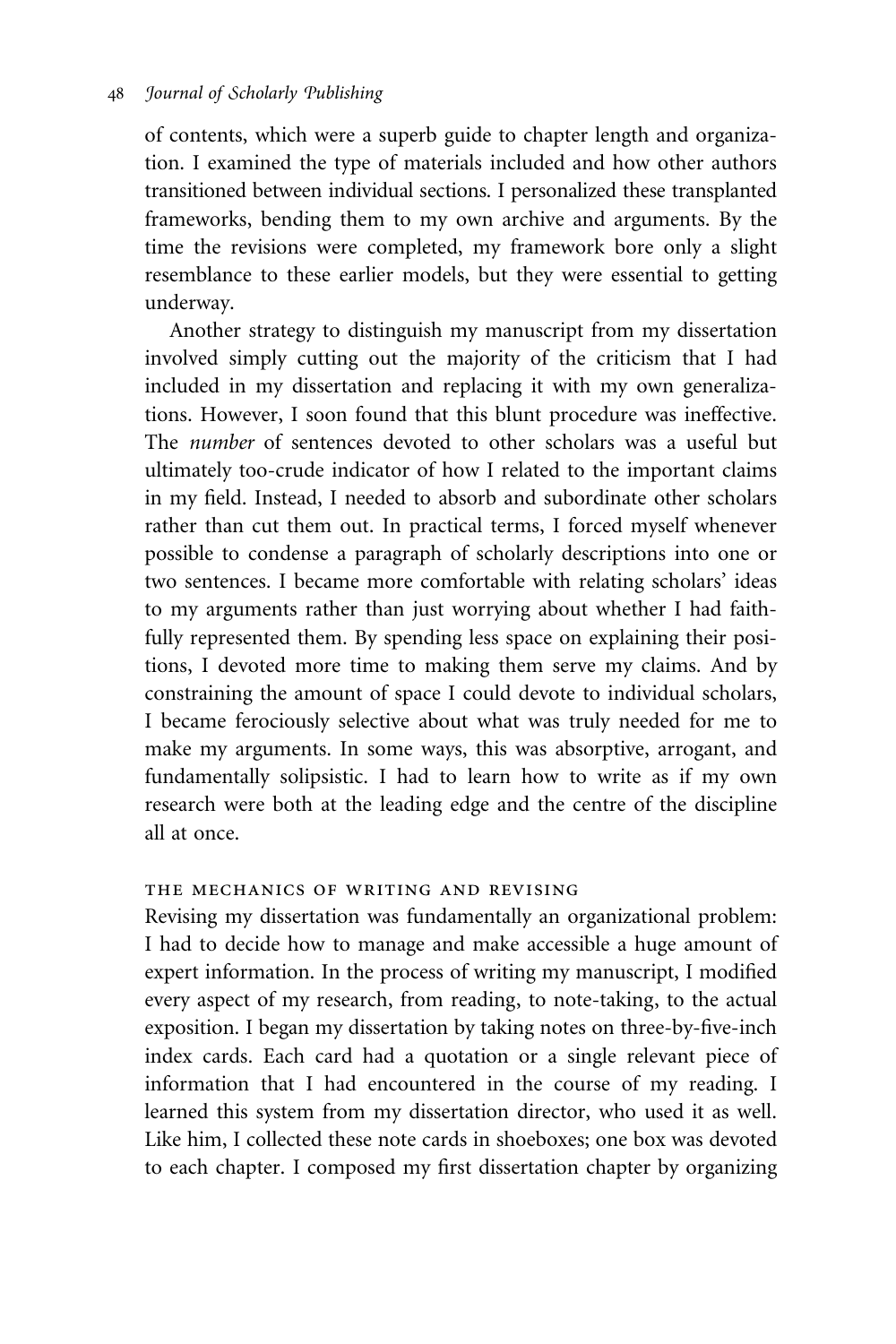(and reorganizing) over five hundred index cards that I had collected. The overall argument was formed by the order of ideas on the note cards. Reading from the first to the last card was designed to repeat the structure of the chapter.

This system failed. While it made my writing seem tactile and mobile, it was also enormously cumbersome. I quickly modified this system by recording all of my notes in Microsoft Word documents: One computer file was devoted to each scholarly source or primary text, and I took notes as I read. This process was slow and required me to be vigilant about my note-taking. It also produced a vast amount of material; since I didn't have a firm sense of my argument yet, I didn't know what might be relevant. So I wrote down nearly everything. Even when I understood my project better, my note-taking remained horribly inefficient. Now I simply think of it as a necessary investment of time. But the copious amount of pre-writing had one advantage in that I began to interact closely with the material, constructing sentences and producing interpretations as I read.

When I felt I had finished researching for a chapter—a feeling usually brought on more by impatience than by an intellectual decision— I composed the chapter. I began by pasting all of my notes into a single computer file, which often ran to seventy or eighty single-spaced pages. Then I deleted any sentences and ideas that didn't seem relevant. By eliminating those notes that felt extraneous and reorganizing those that remained, I applied some initial shape and direction to my chapter. This was a time-consuming process, but it gave me the feeling that I had weighed and considered every piece of evidence and only the best material had survived.

After I had completed my deletions, I arranged the remaining notes within topical sections, which I would title with sub-headings that were often single keywords or an author's name. I didn't attempt to rewrite, instead opting to allow associations to form an initial draft of my argument. I then untangled the mess of my somewhat-organized notes by rewriting each individual section. I typically began with the sections that made up the body of the chapter— the individual readings of primary sources— rather than with the chapter's overall framework. In other words, I tended to write from the inside out, from the middle outward to the tail ends— the introduction and conclusion— of each chapter. Only when the individual sections were coherent did I consider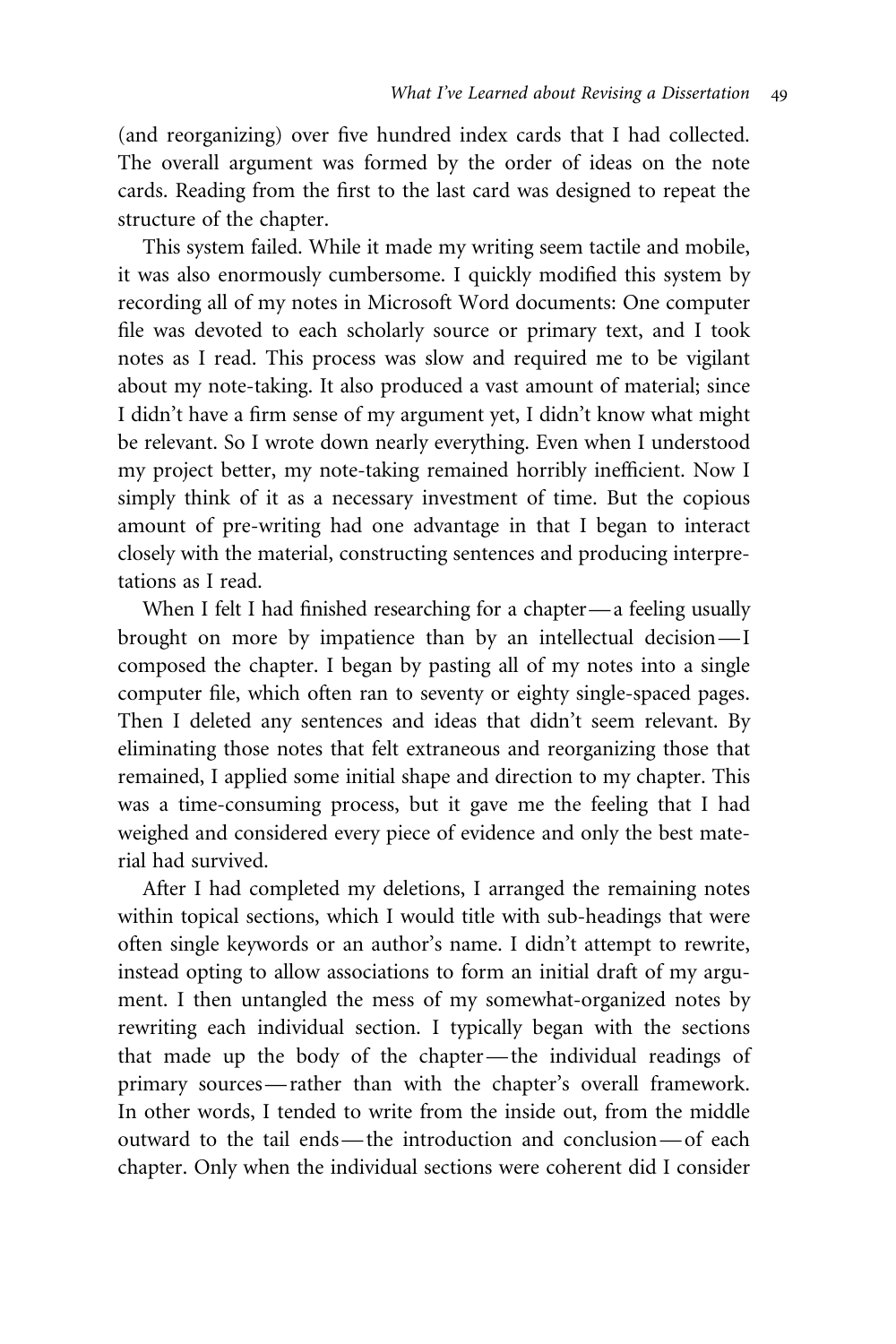the chapter as a whole document and attempt to integrate all of its individual sections. This last step required paying attention to language by polishing and smoothing the sentences until they were readable.

This process of categorizing, reorganizing, and joining was informed by the ways that I interfaced with my writing. I wrote both on a laptop and a desktop computer but found the wide screen of a desktop to be far superior to my laptop's. This was because when I wrote I formatted my text into single-space, 10-point type with the view setting reduced to 60 or 70 percent. This allowed me to increase the amount of text that I could see on the screen. I wrote with pages and sections in mind as much as individual words and sentences. This structural approach seemed natural to me but differed enormously from those of some of my friends. Kahan, my colleague from Emory, wrote all of his documents with the text doubled in size (200 per cent view)— seemingly a big-print version of his project. I imagine that he liked this view because he could deliberate on individual words. Fascinatingly, he tended to write short chapters with long, theoretically rich sentences. I composed lengthy chapters with short declarative statements. As I revised his work, I added material, broke up his longer sentences, and asked for more simplicity and clarity. As he revised mine, he cut out individual elements calling them 'local colour'— and required me to elaborate on the theoretical import of my individual readings and historical details. Our argumentative styles, it seems, were heavily influenced by the way that we interacted with writing on the computer screen.

#### conclusions

After five years of revising my dissertation, I've realized that I need to link these practical methods of writing— having an awareness of how I take notes, how I format text, how I write sentences, how I look at my words on the computer screen—with my more conceptual concerns about publishers' desires, audience demands, and academia's everchanging intellectual interests. It's not just the process of identifying these elements that matters but also instituting well-designed procedures for achieving conceptual aims. I realize now that how I composed my manuscript represents how I conceptualize the meaning of revision. I perceived my writing like objects to be parsed, divided, manipulated, and moved around. In fact, I saw my chapters as if they were composed of individual pieces of writing that were meant to be shifted around